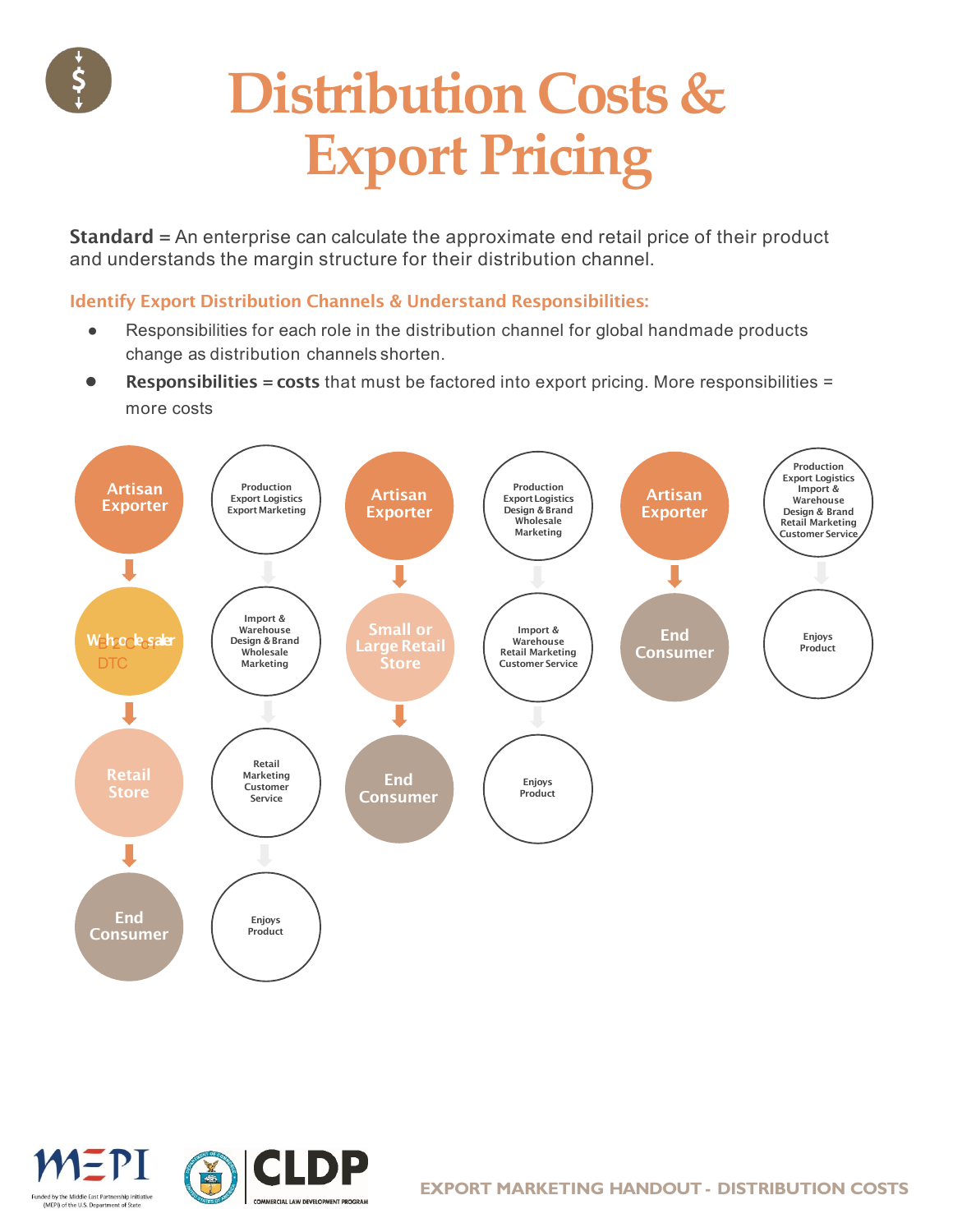### **Distribution Costs & Export Pricing (con't)**

#### Two Methods for Estimating Costs & Export Pricing

Option #1: Calculate costs at each step along distribution channel using Export Price Terms. Option #2: Use standard market Formulas for markups or margins from export to end retail.

#### Export Price Terms: commonly used for global handmade products

- Ex-Works or Ex-Factory = price as product leaves your workshop or warehouse
- FOB (Free On Board) = price as product leaves export country
- Landed or DDP (Delivery Duty Paid) = FOB plus shipping, insurance, customs fee, import duties and delivery to customer (DDP is usually shipped by courier)
- Wholesale = price a wholesaler sells to a retail store
- Retail = price the end customer pays

#### *Example:*

#### How to use these export price terms to calculate the end retail price of a product

| Ex-works value of an average export<br>order: \$2,000 (100 units @\$20 each)                                                                     | <b>Ex-Works</b>    | \$20.00           |
|--------------------------------------------------------------------------------------------------------------------------------------------------|--------------------|-------------------|
| Cost of preparing export documentation,<br>packing shipment and delivering to port<br>of exit: \$200 in total (\$200/100 units =<br>\$2.00/unit) | ÷<br><b>FOB</b>    | \$2.00<br>\$22.00 |
| Shipping, insurance, customs, duties &<br>delivery: \$600 (\$600/100 units =<br>\$6.00/unit)                                                     | ÷<br><b>Landed</b> | \$6.00<br>\$28.00 |
| Wholesale: Landed x 2                                                                                                                            | Wholesale          | x2<br>\$56.00     |
| Retail: Wholesale x 2                                                                                                                            | Retail             | x2<br>\$112.00    |